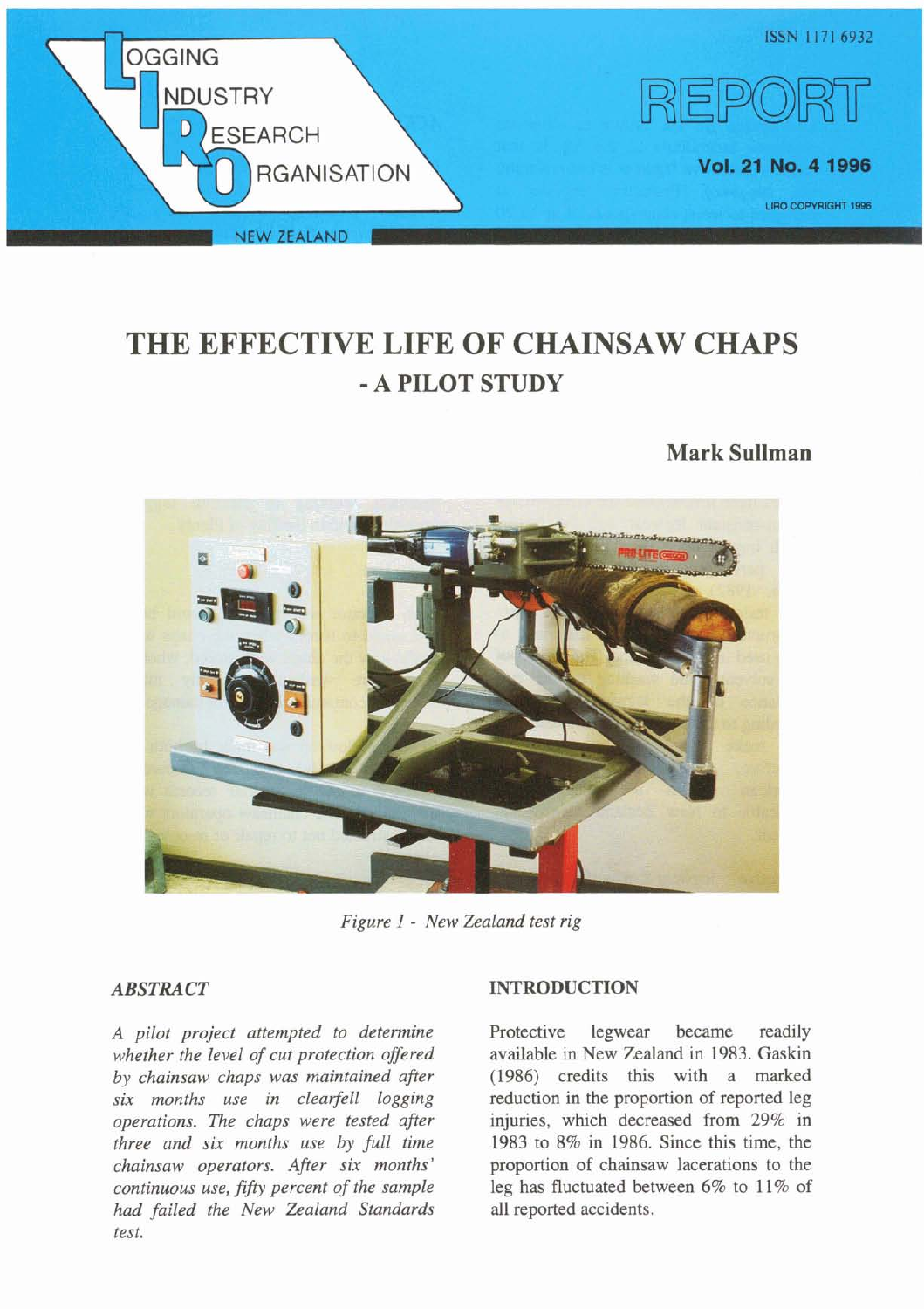One reason for the failure to eliminate chainsaw lacerations to the leg is that current protective legwear is *cut-resistant,*  not *cut-proof.* Protective legwear is designed to resist chainspeeds of up to 20 metres a second (m/sec) but many chainsaws can produce chainspeeds that<br>exceed this level. Additionally, the exceed this level. Additionally, the effectiveness of the legwear may effectiveness of the deteriorate with age, cuts, nicks and exposure to solvents. The lack of research to quantify the latter has resulted in an absence of firm replacement guidelines. Consequently, there is a widely held belief that the chaps will last at least 12 months.

A small number of North American studies have investigated the effective life of cut-resistant legwear and the factors which impact upon their life (Knezevic, 1993 pers com; Putnam, Jackson and Davis, 1982). However, the protective pads tested in these two studies were constructed from different materials to those used in New Zealand. The impact of age, solvents, and washing on the cutresistance of the legwear will vary according to the properties of the materials that make up the protective pad.<br>Therefore results from the North Therefore, results from the<br>American studies are not American studies are not directly applicable to New Zealand cut-resistant legwear.

Protective legwear manufactured in Sweden uses protective pads similar to those used in New Zealand. Swedish research has found that washing detergent reduced the level of protection offered by the legwear (Milling, 1996 pers com.). There has been no research on the impact of washing detergent on the level of protection offered by New Zealand manufactured protective legwear.

The present study investigated the effective life of New Zealand manufactured chaps and the factors which impact upon their life.

#### *ACKNOWLEDGMENTS*

*LJRO acknowledges the cooperation of the logging contractors and their crews, Fletcher Challenge Forests (Bay of Plenty/Taupo), Forestry Corporation of New Zealand Limited, Yakka Industries (New Zealand) Limited, and Imtest Laboratory for their assistance with this study.* 

#### **METHOD**

#### **Subjects**

The subjects were 12 full time chainsaw operators working in clearfell logging operations within the Bay of Plenty.

#### **Chap Use**

Each operator was given a record book and asked to record when the chaps were worn, how the chaps were stored, whether they were washed, and any major oil/petrol contamination and/or damage.

Regular follow-up was made by both the contractor (daily) and the researcher (weekly) to ensure accurate records were maintained. The chainsaw operators were also instructed not to repair or re-cover the chaps.

#### **Testing Protocol**

Eighteen pairs of "S-marked" chaps, which had been manufactured in accordance with the New Zealand Standard, NZS 5840:1988 Amendment 1 (NZS5840), were purchased directly from the manufacturers. Six of the chaps were immediately sent to Imtest Laboratories for destructive cut testing. The other twelve pairs were distributed to the operators.

As the New Zealand Standard requires six pairs of chaps for a full Standards test, it was planned to destructively cut test six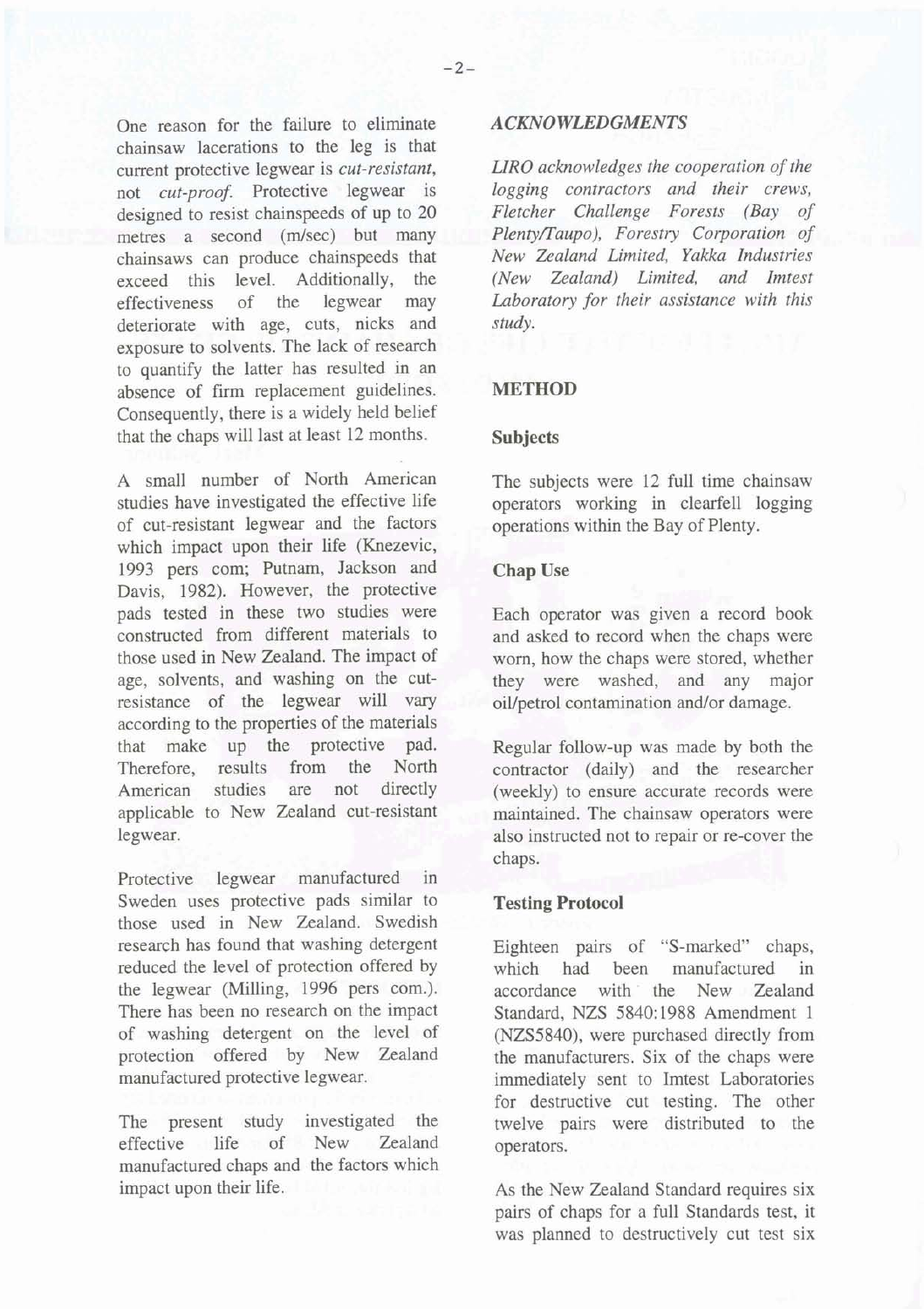pairs of chaps after three months' use and six pairs after six months' use.

In order to determine how long the chaps offered the level of protection required by the New Zealand Standard, the left leg was tested in accordance with NZS5840.

### **Test Procedure** : **NZS5840**

The left leg was used for destructive cuttesting to the New Zealand Standard, as anecdotal evidence suggests this leg is subjected to more oil/petrol spills and wear. The left leg of the chaps was buckled to the leg of the test rig (Figure 1).<br>A bar exerting a force of 50 A bar exerting a force Newton/metres was placed on the chap's buckled straps to hold the chap tight against the test rig. The bar of the electric test saw was set 1mm above and at 45° to the chap leg, then the chain was accelerated to 20 m/sec. At the same instant as the saw was released on to the chap leg, the power supply to the electric motor was cut off.

Each leg was cut once, with three of the six pairs being cut at 50cm from the top of the waistband and three at 80cm. A pass was achieved if the test rig foam pad, positioned under the chap, was unmarked by the chainsaw upon the completion of all six tests.

# **RESULTS**

Table 1 contains information on chap condition and use obtained from the operator's record book. The comments were derived from a pre-test inspection by the researcher, and important comments by the operator. There are several notable features shown in Table 1. Most loggers store their chaps in the work van or at home. Only one of the samples was stored on the ground in the forest.

Almost all the chaps (80%) had small nicks or cuts, but only two of these (samples 7 and 8) resulted in visible damage to the protective pad. The outer materials of all samples had a coating of mud, petrol and oil, with samples 7, 8, 10, 12 and 13 being saturated in oil and/or mud. Sample 16 was the only pair to be

| Sample | Task                       | <b>Storage</b>  | Washes           | Nicks/Cuts                                          | <b>Comments</b>                                    |
|--------|----------------------------|-----------------|------------------|-----------------------------------------------------|----------------------------------------------------|
|        | Fell                       | work van        | 4 warm           | large rip in left outer,<br>small holes in right    | Soaked with oil/petrol,<br>pad<br>slightly damaged |
| 8      | Fell<br>some<br>skidwork   | work van        | none             | lower left small tear                               | Very muddy, pad hanging out<br>tear in outer       |
| 9      | Felling                    | work van        | 1 warm           | little nick in left outer<br>and three on right leg | Pad appeared undamaged                             |
| 10     | Fell<br>some<br>machine op | porch           | warm,<br>1 cold  | none                                                | Very oily, pad undamaged                           |
| 11     | Felling                    | home            | none             | small nick low left                                 | Pad undamaged                                      |
| 12     | Felling                    | work van        | 1 cold           | small nick on left leg                              | Very oily and<br>muddy, pad<br>undamaged           |
| 13     | Fell<br>and<br>skidwork    | work van        | 1 warm<br>4 cold | small nick mid-right<br>leg                         | Very oily and<br>muddy, pad<br>undamaged           |
| 14     | Skidwork<br>some fell      | work van        | 2 cold<br>1 warm | small nicks left and<br>right lower                 | Pad undamaged                                      |
| 15     | Fell<br>some<br>machine op | work van        | none             | none                                                | Pad undamaged                                      |
| 16     | Fell<br>some<br>machine op | bush and<br>van | 19 cold          | small nick left lower                               | Chaps had been soaked in<br>diesel, pad undamaged  |

*Table 1* - *Chap condition and use*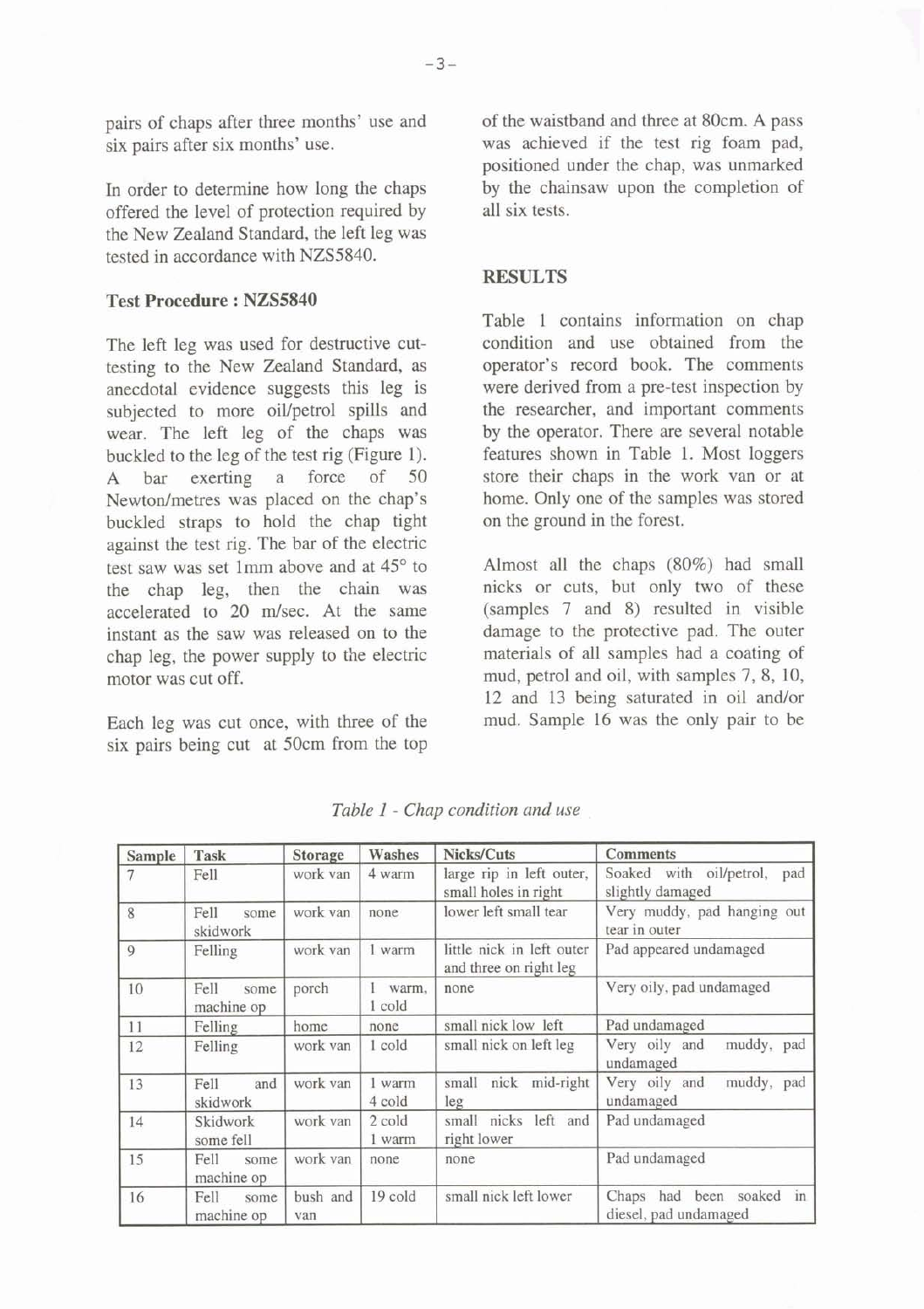accidentally soaked in diesel. Only one pair of chaps (sample 16) was washed regularly, three pairs were never washed  $(samples 8, 11, 15)$  and the remainder were washed infrequently. Two pairs of chaps designated for testing at three months were stolen, hence information on these chaps are not included in the results.

Table 2 contains a summary of the results of testing the left leg to NZS5840. All six pairs of the new chaps passed the test. After three months, three of the four remaining chaps passed, while the fourth failed. The removal of the buckles from one of the samples is thought to have contributed to this failure. The alternative method of securing the chaps to the test rig prevented the chaps twisting and distributing the force over more of the protective material. After six months of use in production logging operations, three of the six pairs of chaps failed.

Figure 2 shows that the mean weight of both chap legs increased with increasing use. This was due to the retention of oil, petrol, earth, and water by the legwear. Although statistically insignificant (P < 0.05), the left leg increased both at a higher rate, and to a higher level than the right leg.

| Table 2 - New Zealand Standards test (left leg) |  |  |  |
|-------------------------------------------------|--|--|--|
|-------------------------------------------------|--|--|--|

| <b>Samples</b> | Time in Use<br>(Months) | <b>Mean Weight</b><br>$grams(\pm SD)$ | <b>Chain Speed</b><br>(m/sec) | Percentage<br>Pass |  |
|----------------|-------------------------|---------------------------------------|-------------------------------|--------------------|--|
| $1-6$          |                         | 642.2<br>$(+ 6.6)$                    | 20                            | 100%               |  |
| $7 - 10$       |                         | 804.5<br>$(+51.0)$                    | 20                            | 75%                |  |
| $11 - 16$      |                         | 833.7<br>$+44.3)$                     | 20                            | 50%                |  |



*Figure 2* - *Change in mean chap leg weight*